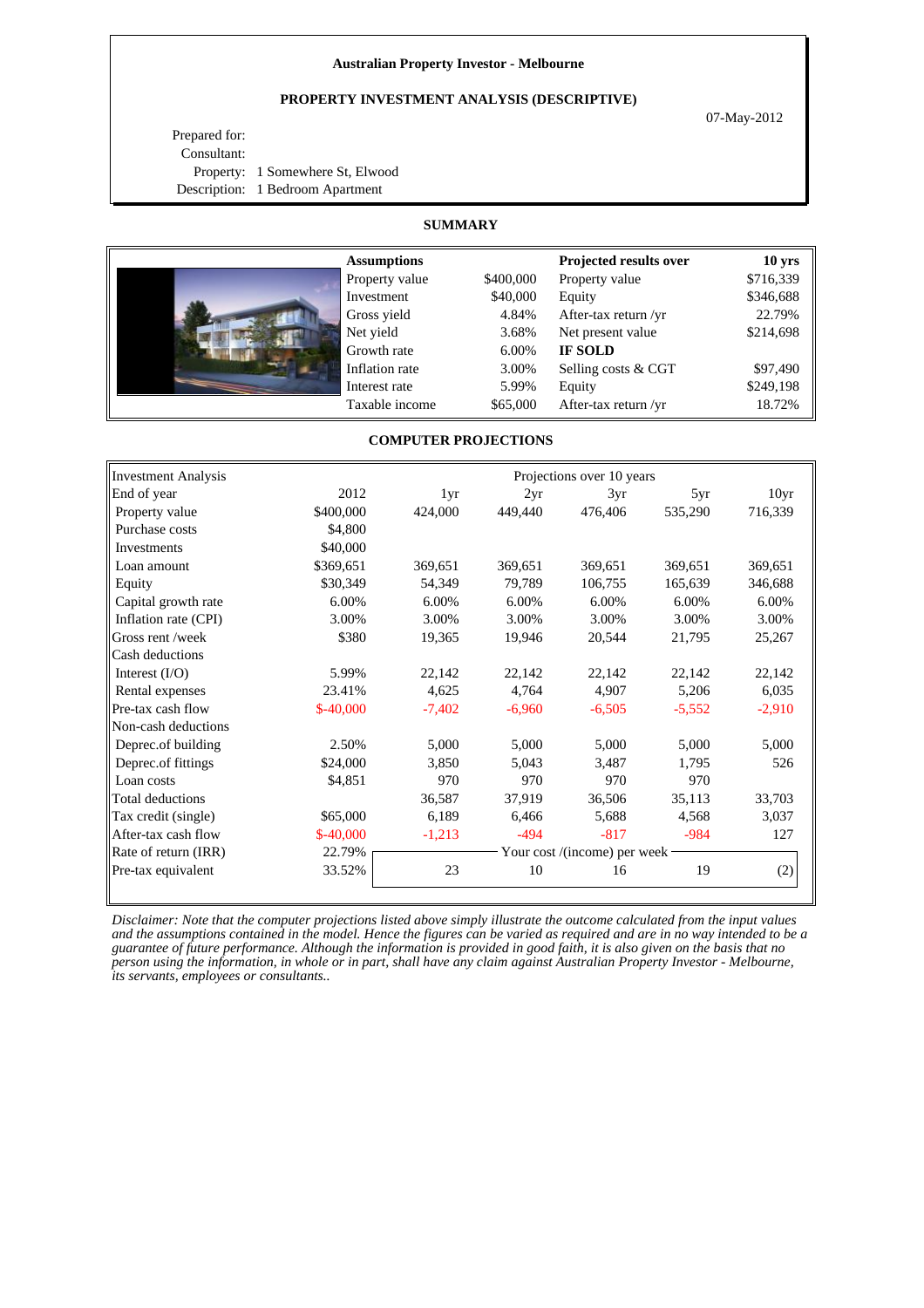The property (or market) value refers to how much the property is worth (i.e. how much you could sell it for). Its book value, on the other hand, refers to how much you have paid for it plus the cost of any immediate renovations.

| Property market value: | \$400,000 |
|------------------------|-----------|
| Total book value:      | 400,000   |
| Renovation costs:      |           |
| Property price:        | 400,000   |
|                        |           |

## **PURCHASE COSTS**

These include your solicitor's conveyancing fees and, where applicable, State Government stamp duty charges. In Australia, stamp duty varies from State to State and is a function of purchase price whereas, in New Zealand, it has been abolished on all property transfers since May 1999. Conveyancing costs may also be dependent on purchase price and may be negotiable. In some States of Australia (e.g. A.C.T.), purchase costs are tax deductible in the first year of the investment, though normally they will only be taken into account in Capital Gains Tax calculations in the year of sale.

| \$4,800 |
|---------|
| 2.800   |
| 2.000   |
|         |

#### **INVESTMENT & LOAN**

Your initial investment is usually just the total of all monies outlayed at the time of purchase. These may include contributions toward any, or all, of the costs listed below. The remainder will largely determine the size of the loan. If you have sufficient equity in other property, it is possible to outlay nothing, and actually borrow the lot (i.e. the purchase price, purchase costs, loan costs, any renovation costs, and even additional monies to cover such things as fittings). If you are modelling an investment from some point in time after purchase (e.g. to assess the return on major renovations), your investment might also include the equity you already have built up in the property.

|                          | <b>Investments</b> | Loan      | <b>Total Cost</b> |
|--------------------------|--------------------|-----------|-------------------|
| Property costs:          | 40,000             | 360,000   | 400,000           |
| <b>Renovation costs:</b> | $\theta$           | $\theta$  |                   |
| Purchase costs:          | $\theta$           | 4,800     | 4,800             |
| Furniture costs:         | $\theta$           | $\theta$  |                   |
| Loan costs:              | $\theta$           | 4.851     | 4.851             |
| <b>Totals:</b>           | \$40,000           | \$369,651 | \$409,651         |

### **CAPITAL GROWTH & INFLATION RATES**

Rate of capital growth is your anticipated annual compound rate of increase of the property value. It will undoubtedly vary substantially over the short term, but over the longer term (10 years or more), it has generally been about 2 to 3% above the rate of inflation.

| Average rate of inflation (%):      | 3.00 |
|-------------------------------------|------|
| Average rate of capital growth (%): | 6.00 |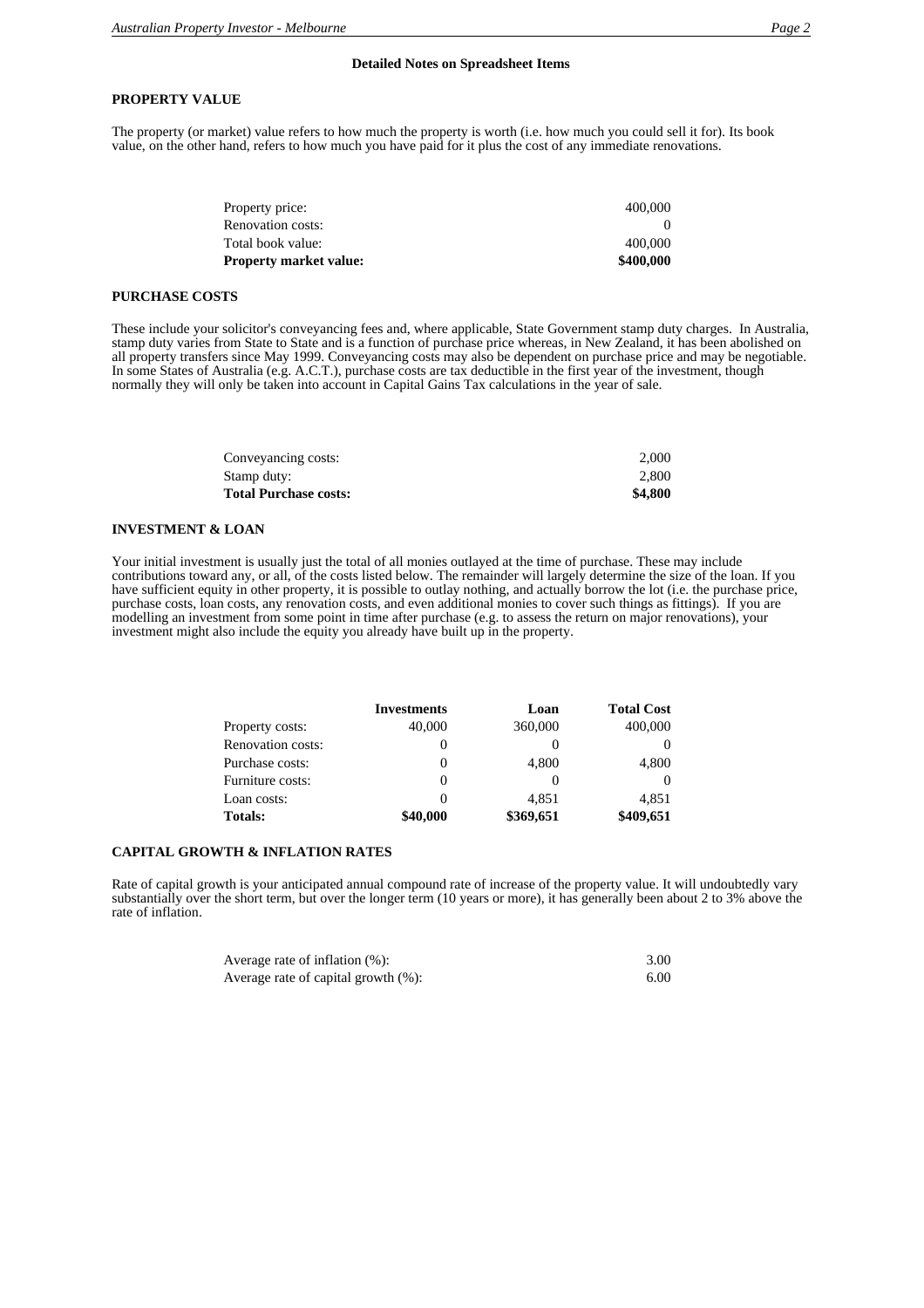### **EQUITY**

The equity is the difference between the property value and the loan. The equity increases in line with the increasing property value in the case of an interest-only loan. For a principal & interest loan, it also increases with the decrease in the debt.

| <b>Projected values over</b> | 5 yrs     | $10$ yrs  | $15 \text{ yrs}$ | $20 \text{ yrs}$ |
|------------------------------|-----------|-----------|------------------|------------------|
| Property value               | 535,290   | 716,339   | 958,623          | 1.283m           |
| Loan                         | 369,651   | 369,651   | 369,651          | 369,651          |
| <b>EQUITY</b>                | \$165,639 | \$346,688 | \$588,972        | \$913,203        |
| Approximate costs if sold    |           |           |                  |                  |
| Capital Gains Tax            | 29,693    | 77,422    | 141,630          | 224,203          |
| Solicitor's fees             | 2.676     | 3,582     | 4.793            | 6.414            |
| Sales commission             | 12,502    | 16,485    | 21,816           | 28.949           |
| <b>EQUITY</b> (after sale)   | \$120,767 | \$249,198 | \$420,734        | \$653,637        |

## **INTEREST COSTS & TYPE OF LOAN**

The type of loan can be either interest-only and/or principal & interest. Repayments for interest-only loans, as the title suggests, consist of interest only. Repayments for principal & interest loans include a component of the principal. Interest-only loans are usually of a shorter term (e.g. 3 to 5 years) at which time they are usually rolled-over.

| Loan type:                           | $IO Yrs 1-40$ |
|--------------------------------------|---------------|
| Interest rate $(yr 1)(% )$           | 5.99          |
| Loan:                                | \$369.651     |
| Loan costs (written off over 5 yrs): | \$4.851       |
| Monthly payment:                     | \$1,845       |
| Annual payment:                      | \$22,142      |

# **RENT**

The potential annual rent is simply the rent per week times 52. The actual annual rent must account for any period that the property is vacant. Annual rents are assumed to increase in line with inflation.

| Actual annual rent:    | \$19,365 |
|------------------------|----------|
| Vacancy rate (%):      | 2.00     |
| Potential annual rent: | 19.760   |
| Rent per week:         | 380      |
|                        |          |

#### **ANNUAL RENTAL EXPENSES**

These are all the real operating costs associated with the investment property with the exception of loan interest payments. The first cell of the spreadsheet represents the expenses expressed as a percentage of the potential annual rent. As a guide, expenses could vary anywhere from 13% to 30%, depending on the maintenance and whether a professional property management agent is used. For holiday letting, with higher vacancies, the percentage can be more than 50%.

| Normal Expenses:                         |          |
|------------------------------------------|----------|
| Agent's commission (7.70%):              | 1,491    |
| Letting fees:                            | 380      |
| Rates:                                   | 1,200    |
| Insurance:                               | 254      |
| Body corporate:                          | 1,300    |
| Special expenses:                        | $\Omega$ |
| <b>Total expenses:</b>                   | \$4,625  |
| Normal expenses as % of annual rent (%): | 23.41    |
| Net yield or Capitalisation rate (%):    | 3.68     |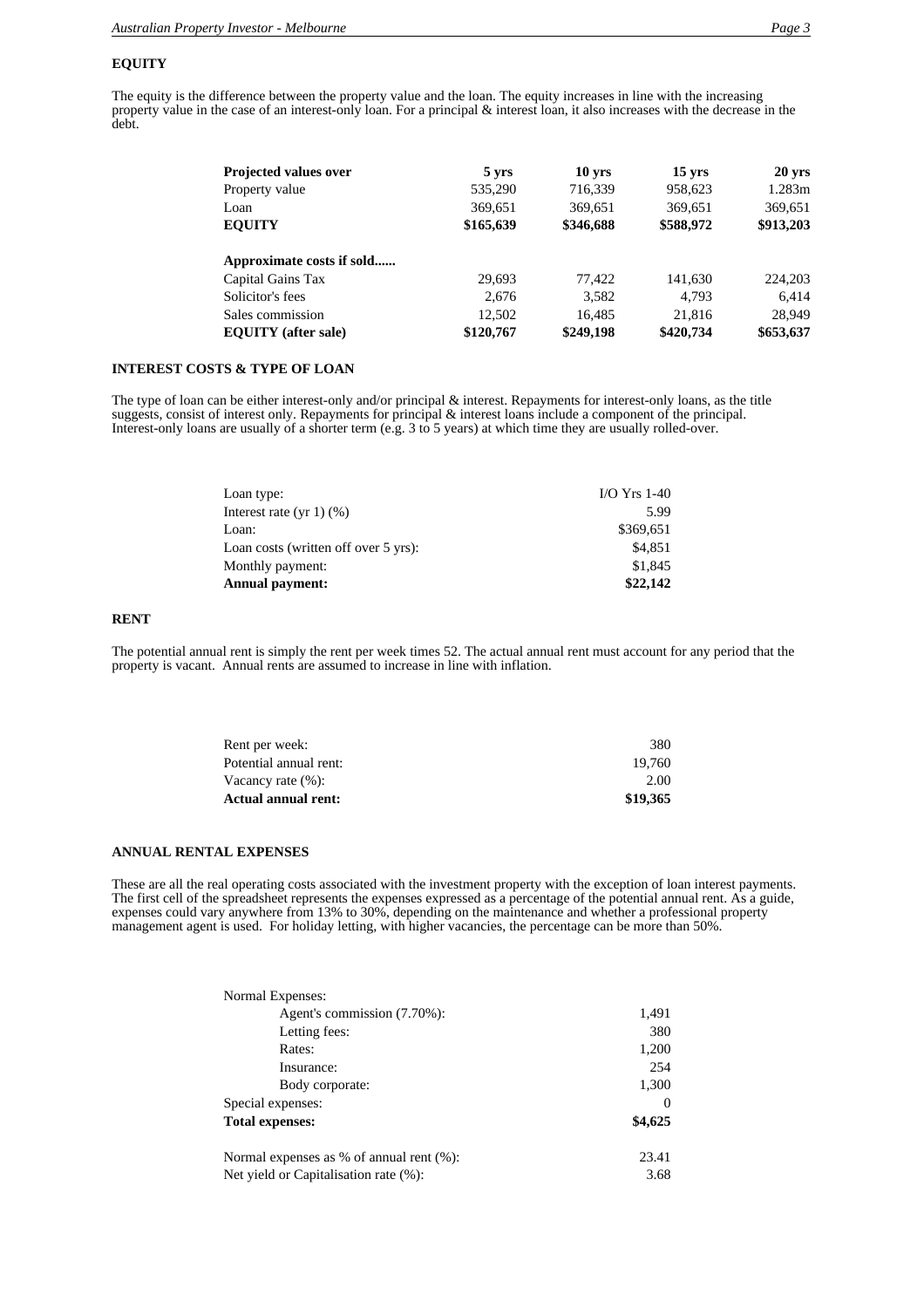### **PRE-TAX CASH FLOW**

These are all of the monies that flow out of your pocket before tax is taken into account. Normally, it would represent the gross annual rent less interest and rental expenses. This will vary if interest or expenses are capitalised or rents used directly to reduce the loan.

| Year               |            | 1yr       | 2yr       | 3yr       | 5yr       | 10yr      |
|--------------------|------------|-----------|-----------|-----------|-----------|-----------|
| Rent               |            | 19,365    | 19.946    | 20.544    | 21,795    | 25,267    |
| Cash invested      | 40,000     |           |           |           |           | $\theta$  |
| Principal payments |            |           |           |           |           | $\Omega$  |
| Interest           |            | 22.142    | 22,142    | 22,142    | 22,142    | 22,142    |
| Expenses           |            | 4.625     | 4.764     | 4.907     | 5.206     | 6,035     |
| Pre-tax cash flow  | $$-40,000$ | $$-7,402$ | $$-6,960$ | $$-6,505$ | $$-5.552$ | $$-2,910$ |

## **DEPRECIATION ON THE BUILDING**

This represents the capital allowance on the construction costs.

| Property value:                  | \$400,000 |
|----------------------------------|-----------|
| Construction costs:              | \$200,000 |
| Depreciation allowance rate (%): | 2.50      |
| <b>Depreciation allowance:</b>   | \$5,000   |

# **DEPRECIATION OF FITTINGS (diminishing value method)**

| <b>Item</b>      | Value    | <b>Effective Life</b> | <b>Depreciation</b> |
|------------------|----------|-----------------------|---------------------|
|                  |          | (vrs)                 |                     |
| General fittings | 12,000   | 15.00                 | 1.600               |
| Low-value pool   | 12,000   | 4.00                  | 2.250               |
| <b>Total</b>     | \$24,000 |                       | \$3,850             |

# **LOAN COSTS**

In Australia, the loan costs are written off over the term of the loan (or five years, whichever is the lesser).

| Establishment fees (0.50% of loan): | 1,848   |
|-------------------------------------|---------|
| Mortgage insurance (0.32% of loan): | 1,183   |
| Mortgagee's solicitor's fees:       | 1,000   |
| Valuation fees:                     | 300     |
| Registration of mortgage:           | 230     |
| Registration of title:              | 115     |
| Search fees:                        | 175     |
| <b>Total loan costs:</b>            | \$4,851 |

## **TOTAL TAX DEDUCTIONS (Cash & Non-Cash Deductions)**

These include both "cash" (e.g. interest, rental expenses) and "non-cash" (e.g. depreciation) deductions.

| Year                    | lyr      | 2yr      | 3yr      | 5yr      | 10vr     |
|-------------------------|----------|----------|----------|----------|----------|
| Interest                | 22,142   | 22,142   | 22,142   | 22,142   | 22,142   |
| <b>Expenses</b>         | 4.625    | 4.764    | 4.907    | 5,206    | 6,035    |
| Deprec.-building        | 5,000    | 5,000    | 5,000    | 5.000    | 5,000    |
| Deprec.-fittings        | 3,850    | 5,043    | 3,487    | 1,795    | 526      |
| Loan costs              | 970      | 970      | 970      | 970      | $\Omega$ |
| <b>Total deductions</b> | \$36,587 | \$37,919 | \$36,506 | \$35,113 | \$33,703 |

#### **TAX CREDITS & AFTER-TAX CASH FLOW**

The after-tax cash flows are all of the monies that flow in or out of your pocket AFTER tax is taken into account. They represent the PRE-tax cash flow LESS any tax credits (or tax refunds). In this analysis, it is assumed that the investor has obtained a tax variation from the Taxation Office and thus the tax refunds are credited for the same year in which they are based.

| Year                    | 2012      | 1yr      | 2vr      | 3yr      | 5vr      | 10yr     |
|-------------------------|-----------|----------|----------|----------|----------|----------|
| Pre-tax cash flow       | $-40,000$ | $-7.402$ | $-6.960$ | $-6.505$ | $-5.552$ | $-2.910$ |
| Tax credits             |           | 6.189    | 6.466    | 5,688    | 4.568    | 3.037    |
| After-tax cash          | $-40,000$ | $-1.213$ | -494     | $-817$   | -984     | 127      |
| Cost /(income) per week |           | 23       | 10       | 16       | 19       | (2)      |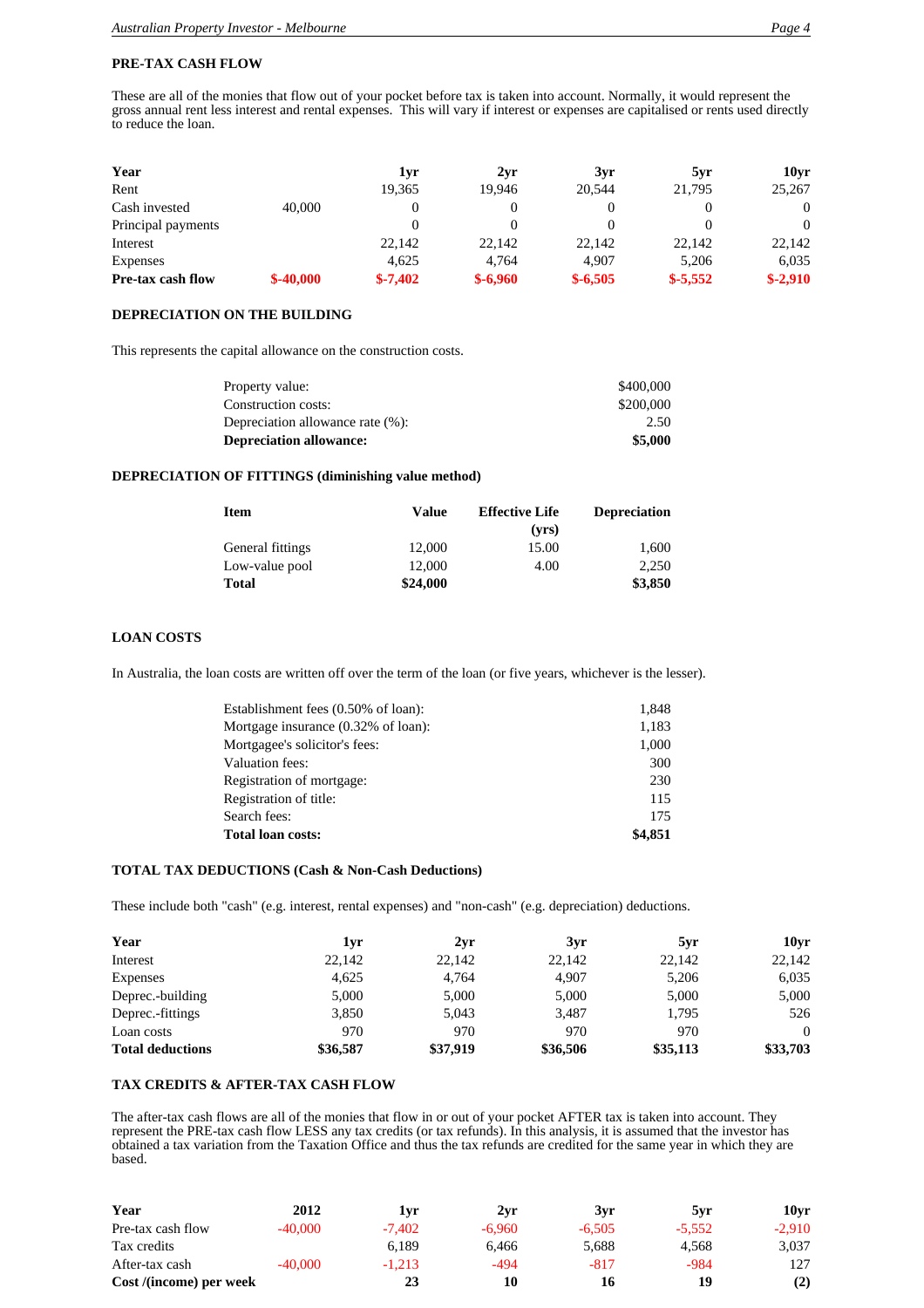# **INTERNAL RATE OF RETURN**

The internal rate of return (IRR) is the method of calculating the return on a series of cash flows where the time factor is taken into account. To understand it, think of the money you are outlaying on your investment property as being deposited in a bank account, with interest added each year. In this case the "deposits" are represented by the after-tax cash flows

| Year                | 2012       | ! VI      | 2yr     | 3yr     | 5yr     | 10yr      |
|---------------------|------------|-----------|---------|---------|---------|-----------|
| After-tax cash flow | $$-40,000$ | $$-1,213$ | $$-494$ | $$-817$ | $$-984$ | \$127     |
| Equity              |            |           |         |         |         | \$346,688 |

The total amount in your "account" (including interest) at the end of the period is the equity (\$346,688) in the investment property. The IRR (22.79%) represents the effective "interest rate" that you have received, but with one important difference - because the interest remains in the property, it is not taxed. To receive an equivalent return from bank interest, you need to get 33.52% before tax.

If the property were to be sold at the end of the period, the after-sale equity would be reduced to \$249,198 after taking account of selling costs and capital gains tax and the IRR after the sale would be 18.72%.